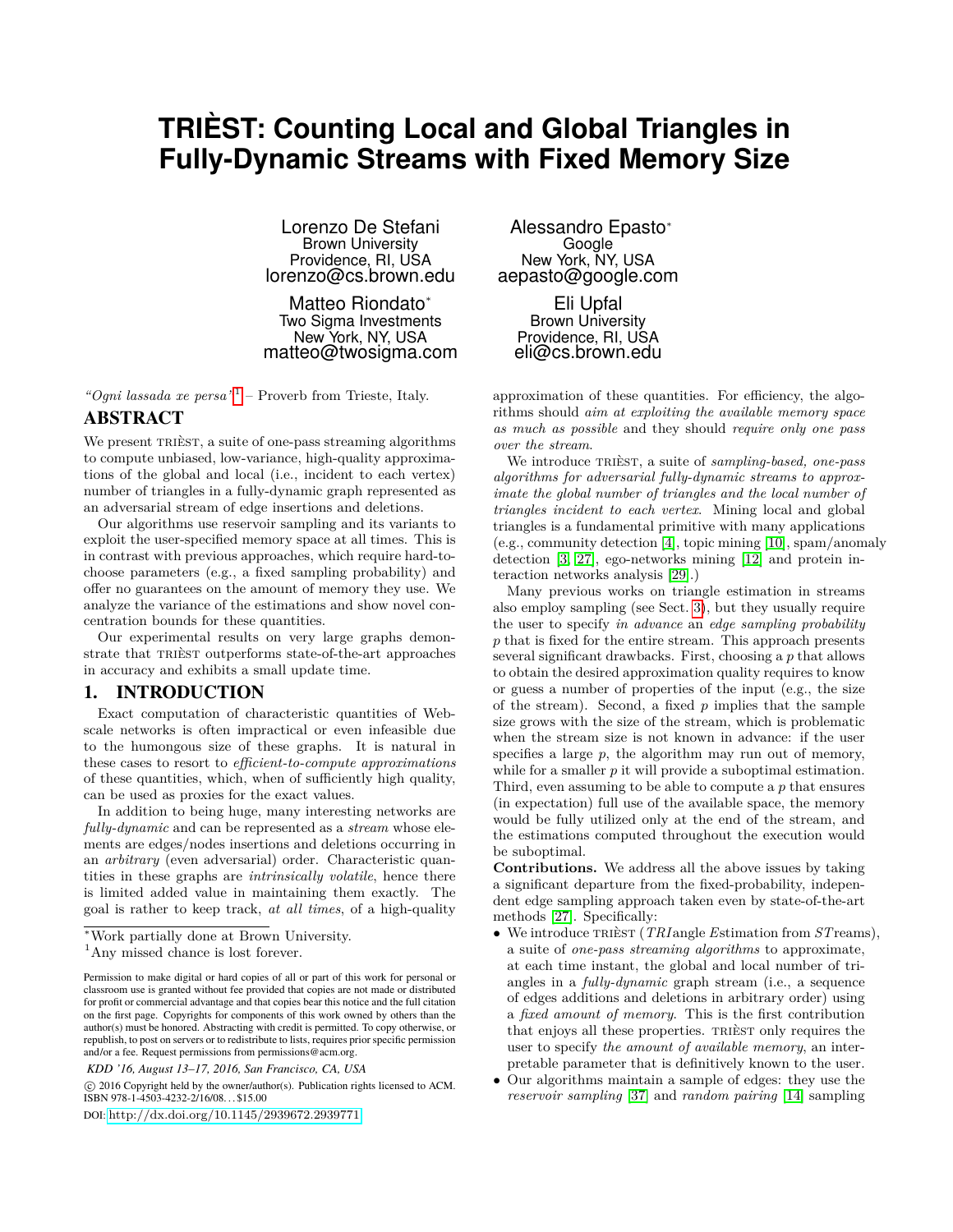schemes to exploit the available memory as much as possible. To the best of our knowledge, ours is the first application of these techniques to subgraph counting in fullydynamic, arbitrarily long, adversarially ordered streams. We present an analysis of the unbiasedness and of the variance of our estimators, and establish strong concentration results for them. The use of reservoir sampling and random pairing requires additional sophistication in the analysis, as the presence of an edge in the sample is *not independent* from the concurrent presence of another edge. Hence, in our proofs we must consider the complex dependencies in events involving sets of edges. The gain is worth the effort: we prove that the variance of our algorithms is smaller than that of state-of-the-art methods [\[27\]](#page-9-3), and this is confirmed by our experiments.

• We conduct an extensive experimental evaluation of trièst on very large graphs, some with billions of edges, comparing the performances of our algorithms to those of existing state-of-the-art contributions [\[18,](#page-9-8) [27,](#page-9-3) [32\]](#page-9-9). *Our algorithms significantly and consistently reduce the average estimation error by up to* 90% w.r.t. the state of the art, both in the global and local estimation problems, while using the same amount of memory. Our algorithms are also extremely scalable, showing update times in the order of hundreds of microseconds for graphs with billions of edges. Due to space constraints, the proofs and additional experi-

mental results can be found in the extended version [\[9\]](#page-9-10).

## 2. PRELIMINARIES

We study the problem of counting global and local triangles in a fully-dynamic undirected graph as an arbitrary (adversarial) stream of edge insertions and deletions.

Formally, for any (discrete) time instant  $t \geq 0$ , let  $G^{(t)} =$  $(V<sup>(t)</sup>, E<sup>(t)</sup>)$  be the graph observed up to and including time *t*. At time  $t = 0$  we have  $V^{(t)} = E^{(t)} = \emptyset$ . For any  $t > 0$ , at time  $t + 1$  we receive an element  $e_{t+1} = (\bullet, (u, v))$  from a stream, where  $\bullet \in \{+, -\}$  and *u, v* are two distinct vertices. The graph  $G^{(t+1)} = (V^{(t+1)}, E^{(t+1)})$  is obtained by *inserting a new edge or deleting an existing edge* as follows:

$$
E^{(t+1)} = \begin{cases} E^{(t)} \cup \{(u, v)\} & \text{if } \bullet = " + " \\ E^{(t)} \setminus \{(u, v)\} & \text{if } \bullet = " - " \end{cases}
$$

*.*

If *u* or *v* do not belong to  $V^{(t)}$ , they are added to  $V^{(t+1)}$ . Nodes are deleted from  $V^{(t)}$  when they have degree zero.

Edges can be added and deleted in the graph in an arbitrary adversarial order, i.e., as to cause the worst outcome for the algorithm, but we assume that the adversary has *no access to the random bits* used by the algorithm. We assume that *all operations have effect*: if  $e \in E^{(t)}$  (resp.  $e \notin E^{(t)}$ ),  $(+, e)$  (resp.  $(-, e)$ ) can not be on the stream at time  $t + 1$ . Given a graph  $G^{(t)} = (V^{(t)}, E^{(t)})$ , a *triangle* in  $G^{(t)}$  is a *set* of three vertices  $\{u, v, w\} \subseteq V^{(t)}$  such that  $\{(u, v), (v, w), (w, u)\}\$  $\subseteq E^{(t)}$ . We refer to the vertices forming a triangle as its *corners*. We denote with  $\Delta^{(t)}$  the set of *all* triangles in  $G^{(t)}$ , and, for any vertex  $u \in V^{(t)}$ , with  $\Delta_u^{(t)}$  the subset of  $\Delta^{(t)}$ containing all and only the triangles that have *u* as a corner. **Problem definition.** We study the *Global* (resp. *Local*) Triangle Counting Problem in Fully-dynamic Streams, which requires to compute, at each time  $t \geq 0$  an estimation of |△<sup>(t)</sup>| (resp. for each  $u \in V$  an estimation of  $|\Delta_u^{(t)}|$ ).

#### <span id="page-1-0"></span>3. RELATED WORK

The literature on triangle counting is extremely rich, including exact algorithms, graph sparsifiers [\[35,](#page-9-11) [36\]](#page-9-12), complexvalued sketches [\[20,](#page-9-13) [28\]](#page-9-14), and MapReduce algorithms [\[30,](#page-9-15) [31,](#page-9-16) [33\]](#page-9-17). Here we restrict the discussion to the works most related to ours, i.e., to those presenting algorithms for counting or approximating the number of triangles from data streams. We refer to the survey by Latapy [\[25\]](#page-9-18) for an in-depth discussion of other works.

Many previous contributions presented algorithms for more restricted (i.e., less generic) settings than ours, or for which the constraints on the computation are more lax [\[2,](#page-9-19) [6,](#page-9-20) [19,](#page-9-21) [22\]](#page-9-22). For example, Becchetti et al. [\[3\]](#page-9-2) and Kolountzakis et al. [\[21\]](#page-9-23) present algorithms for approximate triangle counting from *static* graphs by performing multiple passes over the input. Pavan et al. [\[32\]](#page-9-9) and Jha et al. [\[18\]](#page-9-8) propose algorithms for approximating only the global number of triangles from *edge-insertion-only* streams. Kutzkov and Pagh [\[23\]](#page-9-24) present a one-pass algorithm for fully-dynamic graphs, but the triangle count estimation is (expensively) computed only at the end of the stream and the algorithm requires, in the worst case, more memory than what is needed to store the entire graph. Ahmed et al. [\[1\]](#page-9-25) apply the sampling-and-hold approach to insertion-only graph stream mining to obtain, only at the end of the stream and using non-constant space, an estimation of many network measures including triangles.

None of these works has *all* the features offered by TRIEST: performs a single pass over the data, handles fully-dynamic streams, uses a fixed amount of memory space, requires a single interpretable parameter, and returns an estimation at each time instant. Furthermore, our experimental results show that we outperform the algorithms from [\[18,](#page-9-8) [32\]](#page-9-9) on insertion-only streams.

Lim and Kang [\[27\]](#page-9-3) present an algorithm for insertion-only streams that is based on independent edge sampling with a fixed probability. Since the memory is not fully utilized during most of the stream, the variance of the estimate is large. Our approach handles fully-dynamic streams and makes better use of the available memory space at each time instant, resulting in a better estimation, as shown by our analytical and experimental results.

Vitter [\[37\]](#page-9-6) presents a detailed analysis of the reservoir sampling scheme and discusses methods to speed up the algorithm by reducing the number of calls to the random number generator. Random Pairing [\[14\]](#page-9-7) is an extension of reservoir sampling to handle fully-dynamic streams with insertions and deletions. Cohen et al. [\[8\]](#page-9-26) generalize and extend the Random Pairing approach to the case where the elements on the stream are key-value pairs, where the value may be negative (and less than  $-1$ ). In our settings, where the value is not less than  $-1$  (for an edge deletion), these generalizations do not apply and the algorithm presented by Cohen et al. [\[8\]](#page-9-26) reduces essentially to Random Pairing.

## 4. ALGORITHMS

We present TRIEST, a suite of three novel algorithms for approximate global and local triangle counting from edge streams. The first two work on insertion-only streams, while the third can handle fully-dynamic streams where edge deletions are allowed.

**Parameters.** Our algorithms keep an edge sample  $S$  of up to *M* edges from the stream, where *M* is a positive integer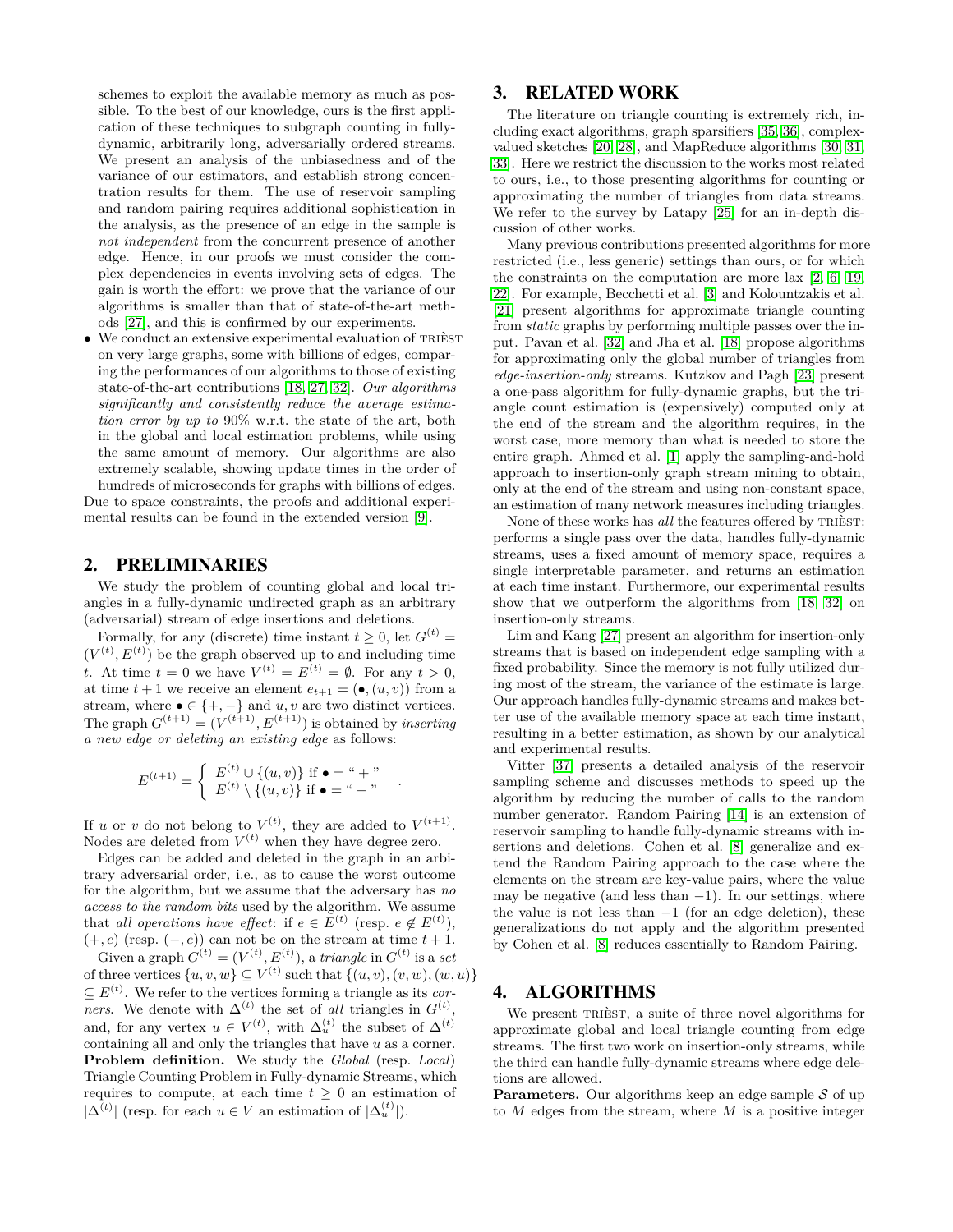parameter. For ease of presentation, we realistically assume  $M \geq 6$ . In Sect. [1](#page-0-1) we motivated the design choice of only requiring *M* as a parameter and remarked on its advantages over using a fixed sampling probability *p*. Our algorithms are designed to use the available space as much as possible. **Counters.** trièst algorithms keep *counters* to compute the estimations of the global and local number of triangles. They *always* keep one global counter  $\tau$  for the estimation of the global number of triangles. Only the global counter is needed to estimate the total triangle count. To estimate the local triangle counts, the algorithms keep a set of local counters  $\tau_u$  for a subset of the nodes  $u \in V^{(t)}$ . The local counters are created on the fly as needed, and *always* destroyed as soon as they have a value of 0. Hence our algorithms use  $O(M)$  space (with one exception, see Sect. [4.2\)](#page-3-0). **Notation.** For any  $t \geq 0$ , let  $G^S = (V^S, E^S)$  be the subgraph of  $G^{(t)}$  containing all and only the edges in the current sample S. We denote with  $\mathcal{N}_u^S$  the *neighborhood* of *u* in  $G^S$ :  $\mathcal{N}_u^S = \{ v \in V^{(t)} : (u, v) \in S \}$  and with  $\mathcal{N}_{u,v}^S = \mathcal{N}_u^S \cap \mathcal{N}_v^S$ <br>the *shared neighborhood* of *u* and *v* in  $G^S$ .

#### 4.1 A first algorithm  $-$  TRIEST-BASE

We first present TRIÈST-BASE, which works on insertiononly streams and uses standard reservoir sampling [\[37\]](#page-9-6) to maintain the edge sample  $S$ :

- If  $t \leq M$ , then the edge  $e_t = (u, v)$  on the stream at time *t* is deterministically inserted in S.
- If  $t > M$ , TRIÈST-BASE flips a biased coin with heads probability  $M/t$ . If the outcome is heads, it chooses an edge  $(w, z) \in \mathcal{S}$  uniformly at random, removes  $(w, z)$  from S, and inserts  $(u, v)$  in S. Otherwise, S is not modified.

After each insertion (resp. removal) of an edge (*u, v*) from  $\mathcal{S},$  TRIÈST-BASE calls the procedure UPDATECOUNTERS that increments (resp. decrements)  $\tau$ ,  $\tau_u$  and  $\tau_v$  by  $|\mathcal{N}_{u,v}^{\mathcal{S}}|$ , and  $\tau_c$  by one, for each  $c \in \mathcal{N}_{u,v}^{\mathcal{S}}$ .

The pseudocode for TRIÈST-BASE is presented in Alg. [1.](#page-2-0)

<span id="page-2-0"></span>

|  |  | Algorithm 1 TRIÈST-BASE |
|--|--|-------------------------|
|--|--|-------------------------|

|     | <b>Input:</b> Insertion-only edge stream $\Sigma$ , integer $M \geq 6$                                        |
|-----|---------------------------------------------------------------------------------------------------------------|
|     | 1: $S \leftarrow \emptyset$ , $t \leftarrow 0$ , $\tau \leftarrow 0$                                          |
|     | 2: for each element $(+, (u, v))$ from $\Sigma$ do                                                            |
| 3:  | $t \leftarrow t + 1$                                                                                          |
| 4:  | if SAMPLEEDGE $((u, v), t)$ then                                                                              |
| 5:  | $S \leftarrow S \cup \{(u, v)\}\$                                                                             |
| 6:  | UPDATECOUNTERS $(+, (u, v))$                                                                                  |
|     |                                                                                                               |
| 7:  | function SAMPLEEDGE $((u, v), t)$                                                                             |
| 8:  | if $t \leq M$ then                                                                                            |
| 9:  | return True                                                                                                   |
| 10: | else if FLIPBIASEDCOIN( $\frac{M}{t}$ ) = heads then                                                          |
| 11: | $(u', v') \leftarrow \text{random edge from } S$                                                              |
| 12: | $S \leftarrow S \setminus \{(u', v')\}$                                                                       |
| 13: | UPDATECOUNTERS $(-, (u', v'))$                                                                                |
| 14: | return True                                                                                                   |
| 15: | return False                                                                                                  |
|     |                                                                                                               |
| 16: | <b>function</b> UPDATECOUNTERS $((\bullet, (u, v)))$                                                          |
| 17: | $\mathcal{N}_{u,v}^{\mathcal{S}} \leftarrow \mathcal{N}_{u}^{\mathcal{S}} \cap \mathcal{N}_{v}^{\mathcal{S}}$ |
| 18: | for all $c \in \mathcal{N}_{u,v}^{\mathcal{S}}$ do                                                            |
| 19: | $\tau \leftarrow \tau \bullet 1$                                                                              |
| 20: | $\tau_c \leftarrow \tau_c \bullet 1$                                                                          |
| 21: | $\tau_u \leftarrow \tau_u \bullet 1$                                                                          |
| 22: | $\tau_v \leftarrow \tau_v \bullet 1$                                                                          |
|     |                                                                                                               |

**Estimation.** For any  $t \geq 0$ , let  $\xi^{(t)} = \max\left\{1, \frac{t(t-1)(t-2)}{M(M-1)(M-2)}\right\}$ .

Let  $\tau^{(t)}$  (resp.  $\tau_u^{(t)}$ ) be the value of the counter  $\tau$  at the end of time step *t* (i.e., after the edge on the stream at time *t* has been processed by TRIEST-BASE) (resp. the value of the counter  $\tau_u$  at the end of time step *t* if there is such a counter, 0 otherwise). When queried at the end of time *t*, trièst-BASE returns  $\xi^{(t)} \tau^{(t)}$  (resp.  $\xi^{(t)} \tau_u^{(t)}$ ) as the estimation for the global (resp. local for  $u \in V^{(t)}$ ) triangle count. **Analysis.**

Theorem 1. *We have*

<span id="page-2-2"></span>
$$
\xi^{(t)}\tau^{(t)} = \tau^{(t)} = |\Delta^{(t)}| \text{ if } t \leq M
$$

$$
\mathbb{E} \left[ \xi^{(t)}\tau^{(t)} \right] = |\Delta^{(t)}| \text{ if } t > M.
$$

The trièst-base estimations are not only *unbiased in all cases*, but actually *exact for*  $t \leq M$ , i.e., for  $t \leq M$ , they are the true global/local number of triangles in  $G^{(t)}$ .

We now analyze the variance of the estimation returned by TRIÈST-BASE for  $t > M$  (the variance is 0 for  $t \leq M$ .) Let  $t >$ 0. For any  $u \in V^{(t)}$ , let  $r_u^{(t)}$  be the number of *unordered* pairs of distinct triangles from  $\Delta_u^{(t)}$  sharing an edge.<sup>[1](#page-2-1)</sup> Similarly, let  $r^{(t)} = \frac{1}{3} \sum_{u \in V^{(t)}} r_u^{(t)}$  be the *total* number of unordered pairs of distinct triangles from  $\Delta^{(t)}$  sharing an edge. We also define  $w^{(t)} = \binom{|\Delta^{(t)}|}{2} - r^{(t)}$  as the number of unordered pairs of distinct triangles that do not share any edge, and analogously for  $w_u^{(t)}$ .

<span id="page-2-3"></span>THEOREM 2. *For any*  $t > M$ *, let*  $f(t) = \xi^{(t)} - 1$ *,* 

$$
g(t) = \xi^{(t)} \frac{(M-3)(M-4)}{(t-3)(t-4)} - 1
$$

*and*

$$
h(t) = \xi^{(t)} \frac{(M-3)(M-4)(M-5)}{(t-3)(t-4)(t-5)} - 1 \leq 0.
$$

*We have:*

<span id="page-2-5"></span>
$$
\text{Var}\left[\xi(t)\tau^{(t)}\right] = |\Delta^{(t)}|f(t) + r^{(t)}g(t) + w^{(t)}h(t). \tag{1}
$$

In our proofs, we carefully account for the fact that, as we use reservoir sampling [\[37\]](#page-9-6), the presence of an edge *a* in S is *not independent* from the concurrent presence of another edge  $b$  in  $\mathcal{S}$ . This is not the case for samples built using fixed-probability independent edge sampling. When computing the variance, we must consider not only pairs of triangles that share an edge (as for independent edge sampling approaches), but also pairs of triangles sharing no edge, as their respective presences in the sample are not independent events. The gain is worth the additional sophistication needed in the analysis, because the contribution to the variance by triangles not sharing edges is *nonpositive*  $(h(t) \leq 0)$ , i.e., it reduces the variance. A comparison of the variance of our estimator with that obtained with a fixed-probability independent edge sampling approach, is discussed below.

Let  $h^{(t)}$  denote the maximum number of triangles sharing a single edge in  $G<sup>(t)</sup>$ . The following concentration theorem relies on *1.* a result by Hajnal and Szemerédi [\[15\]](#page-9-27) on graph coloring, *2.* a novel concentration result for fixedprobability independent edge sampling, and *3.* a Poissonapproximation-like result on probabilities of general events under reservoir sampling w.r.t. their probabilities under independent edge sampling. These ingredients are then combined to obtain the following result. The details can be found in our extended online version [\[9\]](#page-9-10).

<span id="page-2-4"></span><span id="page-2-1"></span><sup>1</sup>Two distinct triangles can share at most one edge.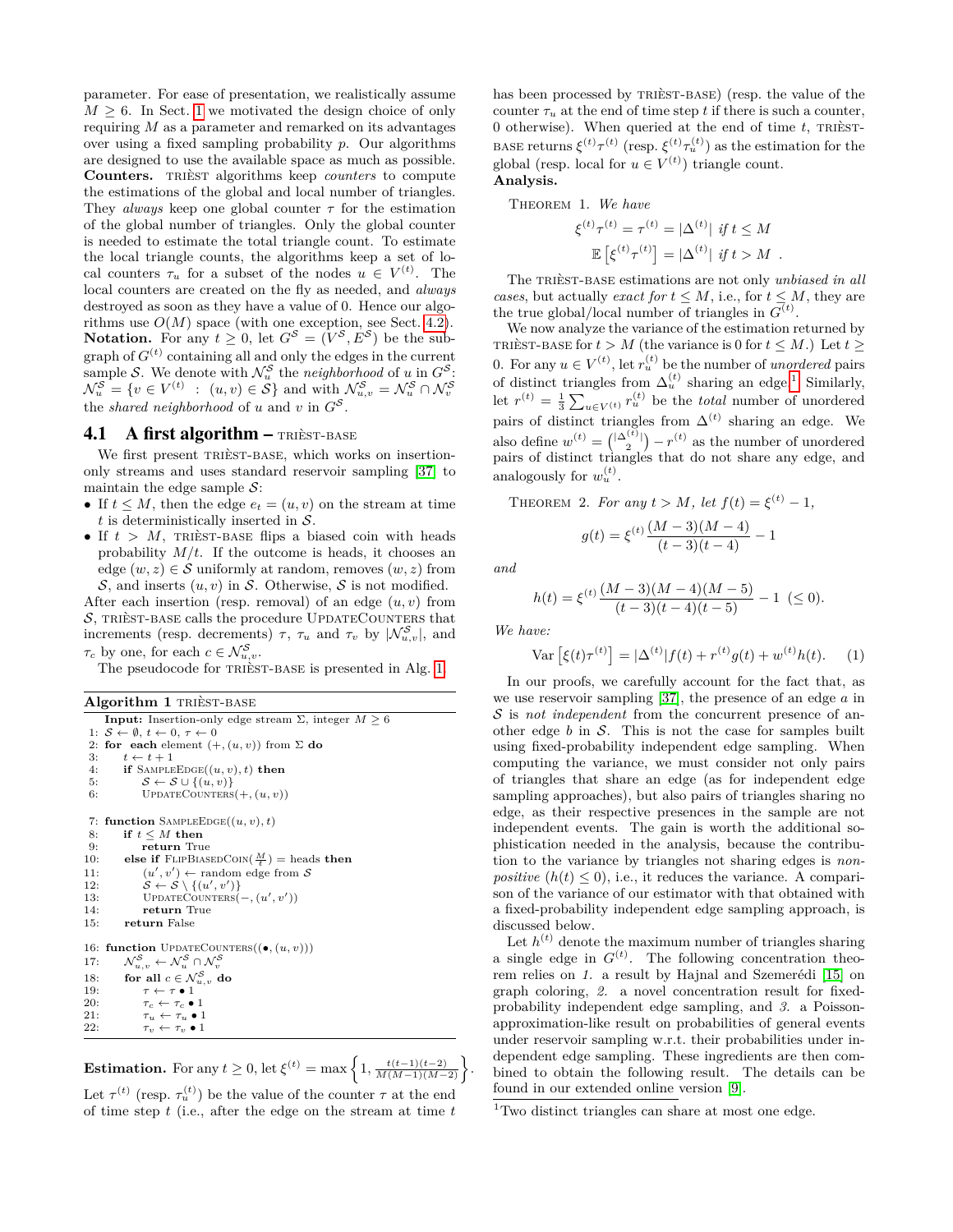THEOREM 3. Let  $t \geq 0$  and assume  $|\Delta^{(t)}| > 0$ .<sup>[2](#page-3-1)</sup> For any *ε, δ* ∈ (0*,* 1)*, let*

$$
\Phi = \sqrt[3]{8\varepsilon^{-2} \frac{3h^{(t)} + 1}{|\Delta^{(t)}|} \ln \left( \frac{(3h^{(t)} + 1)e}{\delta} \right)}
$$

*.*

*If*

$$
M \ge \max \left\{ t\Phi \left( 1 + \frac{1}{2} \ln^{2/3} (t\Phi) \right), 12\varepsilon^{-1} + e^2, 25 \right\},\
$$
  
then  $|\xi^{(t)} \tau^{(t)} - |\Delta^{(t)}| | < \varepsilon |\Delta^{(t)}|$  with probability  $1 - \delta$ .

Results analogous to those in Thms. [1,](#page-2-2) [2,](#page-2-3) and [3](#page-2-4) hold for the local triangle count for any  $u \in V^{(t)}$ , replacing the global quantities with the corresponding local ones.

**Comparison with fixed-probability approaches.** We now compare the variance of trièst-base to the variance of the fixed probability sampling approach MASCOT-C  $[27]$ , which samples edges *independently* with a fixed probability *p* and uses  $p^{-3}|\Delta_{\mathcal{S}}|$  as the estimate for the global number of triangles at time *t*. As shown by Lim and Kang [\[27,](#page-9-3) Lemma 2], the variance of this estimator is

$$
Var[p^{-3}|\Delta_{\mathcal{S}}|] = |\Delta^{(t)}|\bar{f}(p) + r^{(t)}\bar{g}(p),
$$

where  $\bar{f}(p) = p^{-3} - 1$  and  $\bar{g}(p) = p^{-1} - 1$ .

Assume that we give MASCOT-C the additional information that the stream has finite length *T*, and assume we run MASCOT-C with  $p = M/T$  so that the expected sample size at the end of the stream is  $M$ <sup>[3](#page-3-2)</sup>. Let  $\mathbb{V}_{\text{fix}}^{(t)}$  be the resulting variance of the MASCOT-C estimator at time  $t$ , and let  $\mathbb{V}^{(t)}$ be the variance of our estimator at time *t* (see [\(1\)](#page-2-5)). For  $t \le M$ ,  $\mathbb{V}^{(t)} = 0$ , hence  $\mathbb{V}^{(t)} \le \mathbb{V}_{\text{fix}}^{(t)}$ .

For  $M < t < T$ , we can show the following result.

LEMMA 1. Let  $0 < \alpha < 1$  be a constant. For any constant  $M > \max(\frac{8\alpha}{1-\alpha}, 42)$  *and any*  $t \leq \alpha T$  *we have*  $\mathbb{V}^{(t)} < \mathbb{V}_{\text{fix}}^{(t)}$ *.* 

For example, if we set  $\alpha = 0.99$  and run TRIEST-BASE with  $M \geq 400$  and MASCOT-C with  $p = M/T$ , we have that trièst-base has strictly smaller variance than mascot-c for 99% of the stream.

What about  $t = T$ ? The difference between the definitions of  $\mathbb{V}_{\text{fix}}^{(t)}$  and  $\mathbb{V}^{(t)}$  is in the presence of  $\bar{f}(M/T)$  instead of  $f(t)$  (resp.  $\bar{g}(M/T)$  instead of  $g(t)$ ) as well as the additional term  $w^{(t)}h(M,t) \leq 0$  in our  $\mathbb{V}^{(t)}$ . Let  $M(T)$  be an arbitrary slowly increasing function of *T*. For  $T \to \infty$  we can show that  $\lim_{T \to \infty} \frac{\bar{f}(M(T)/T)}{f(T)} = \lim_{T \to \infty} \frac{\bar{g}(M(T)/T)}{g(T)} = 1$ , hence,  $informally, \mathbb{V}^{(T)} \to \mathbb{V}_{\text{fix}}^{(T)}, \text{ for } T \to \infty.$ 

A similar discussion also holds for the method we present in Sect. [4.2,](#page-3-0) and explains the results of our experimental evaluations, which show that our algorithms have strictly lower (empirical) variance than fixed probability approaches for most of the stream.

**Update time.** The time to process an element of the stream is dominated by the computation of the shared neighborhood  $\mathcal{N}_{u,v}$  in UPDATECOUNTERS. A MERGESORT-based algorithm for the intersection requires  $O(\deg(u) + \deg(v))$ 

time, where the degrees are w.r.t. the graph  $G_{\mathcal{S}}$ . By storing the neighborhood of each vertex in a Hash Table (resp. an AVL tree), the update time can be reduced to  $O(\min\{\deg(v),\}$  $deg(u)$ ) (resp. amortized time  $O(\min\{deg(v), deg(u)\})$  $\log \max \{ \deg(v), \deg(u) \}).$ 

## <span id="page-3-0"></span>4.2 Improved insertion algorithm  $-$  TRIEST-IMPR

trièst-impr is a variant of trièst-base with small modifications that result in higher-quality (i.e., lower variance) estimations. The changes are:

- 1. UpdateCounters is called *unconditionally for each element on the stream*, before the algorithm decides whether or not to insert the edge into  $S$ . W.r.t. the pseudocode in Alg. [1,](#page-2-0) this change corresponds to moving the call to UpdateCounters on line 6 to *before* the **if** block. mas- $COT$  [\[27\]](#page-9-3) uses a similar idea, but TRIEST-IMPR is significantly different as trièst-impr allows edges to be removed from the sample, since it uses reservoir sampling.
- 2. TRIÈST-IMPR *never* decrements the counters when an edge is removed from  $S$ . W.r.t. the pseudocode in Alg. [1,](#page-2-0) we remove the call to UPDATECOUNTERS on line 13.
- 3. UpdateCounters performs a *weighted* increase of the counters using  $\eta^{(t)} = \max\{1, (t-1)(t-2)/(M(M-1))\}$ as weight. W.r.t. the pseudocode in Alg. [1,](#page-2-0) we replace "1" with  $\eta^{(t)}$  on lines 19–22 (given change 2 above, all the calls to UPDATECOUNTERS have  $\bullet = +$ ).

**Counters.** If we are interested only in estimating the global number of triangles in  $G<sup>(t)</sup>$ , TRIÈST-IMPR needs to maintain only the counter  $\tau$  and the edge sample S of size M, so it still requires space  $O(M)$ . If instead we are interested in estimating the local triangle counts, at any time  $t$  TRIEST maintains (non-zero) local counters *only* for the nodes *u* such that at least one triangle with a corner *u* has been detected by the algorithm up until time *t*. The number of such nodes may be greater than  $O(M)$ , but this is the price to pay to obtain estimations with lower variance (Thm. [5\)](#page-3-3).

**Estimation.** When queried for an estimation, TRIÈST-IMPR returns the value of the corresponding counter, unmodified. **Analysis.**

<span id="page-3-4"></span>THEOREM 4. We have 
$$
\tau^{(t)} = |\Delta^{(t)}|
$$
 if  $t \leq M$  and  
\n
$$
\mathbb{E}\left[\tau^{(t)}\right] = |\Delta^{(t)}|
$$
 if  $t > M$ .

As in TRIÈST-BASE, the estimations by TRIÈST-IMPR are  $ex$ *act* at time  $t \leq M$  and unbiased for  $t > M$ .

We now show an *upper bound* to the variance of the TRIEST-IMPR estimations for  $t > M$ . The proof relies on a very careful analysis of the covariance of two triangles which depends on the order of arrival of the edges in the stream (which we assume to be adversarial). Let  $z^{(t)}$  be the number of unordered pairs  $(\lambda, \gamma)$  of distinct triangles in  $G^{(t)}$  that share an edge *q* and are such that *q* is neither the last edge of  $\lambda$ on the stream nor the last edge of  $\gamma$  on the stream. For any node  $u \in V^{(t)}$ , let  $z_u^{(t)}$  be similarly defined, but considering only the triangles incident to *u*.

<span id="page-3-3"></span>THEOREM 5. *Then, for any time*  $t > M$ *, we have* 

$$
\text{Var}\left[\tau^{(t)}\right] \leq |\Delta^{(t)}|(\eta^{(t)}-1) + z^{(t)}\frac{t-1-M}{M} \ .
$$

For the sake of clarity, in Thm. [5,](#page-3-3) we chose not to present a stricter but more complex bound involving triangles that do not share any edge, which, as in Thm. [2,](#page-2-3) would add a *non-positive* term to the variance (i.e., reduce the variance).

<span id="page-3-2"></span><span id="page-3-1"></span><sup>&</sup>lt;sup>2</sup>If  $|\Delta^{(t)}| = 0$ , our algorithms correctly estimate 0 triangles. <sup>3</sup>We are giving MASCOT-C a significant advantage: if only space  $M$  were available, we should run MASCOT-C with a sufficiently smaller  $p' < p$ , otherwise there would be a constant probability that MASCOT-C would run out of memory.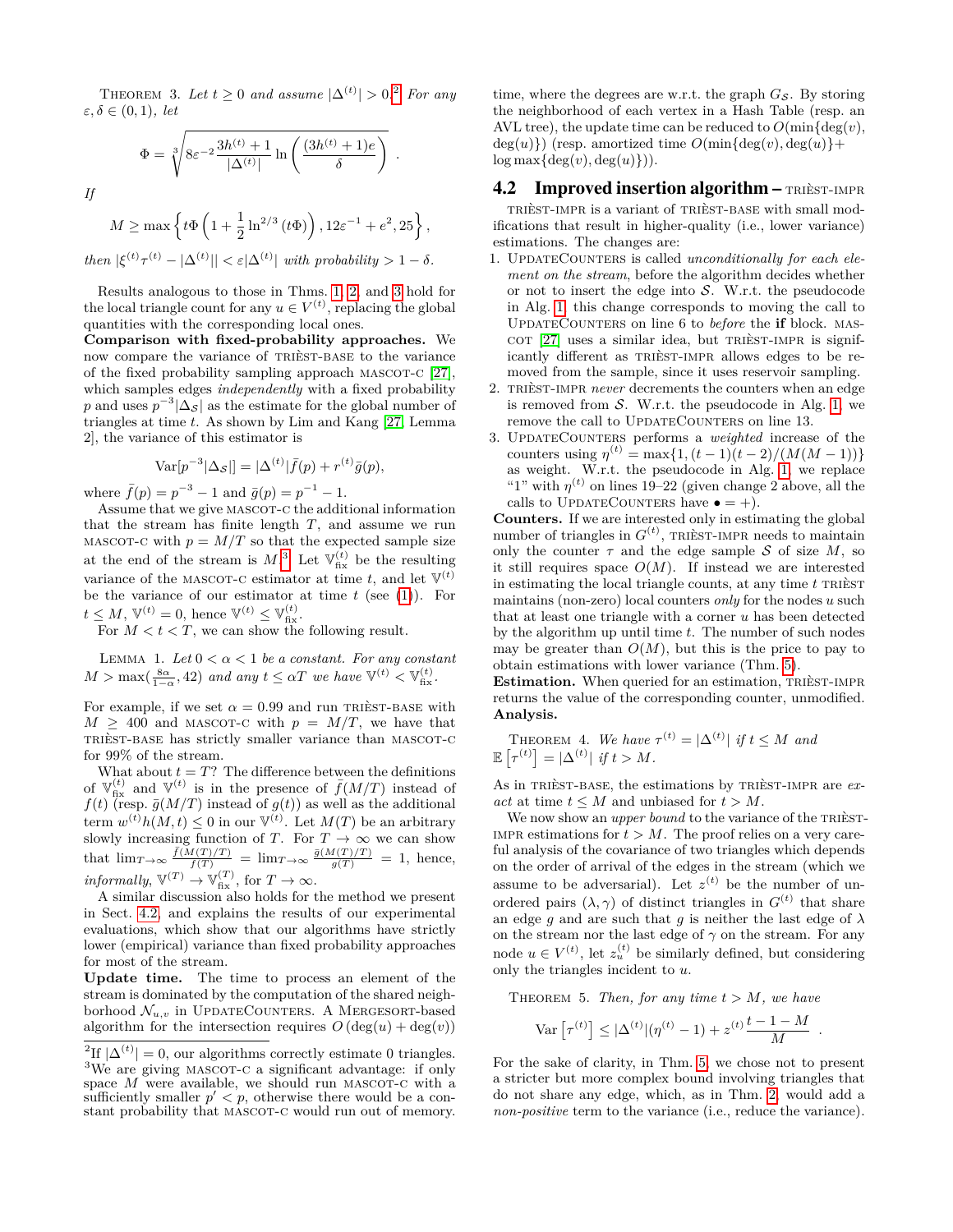<span id="page-4-0"></span>The following result relies on Chebyshev's inequality and Thm. [5.](#page-3-3)

THEOREM 6. Let  $t \geq 0$  and assume  $|\Delta^{(t)}| > 0$ . For any *ε, δ* ∈ (0*,* 1)*, if*

$$
M > \max \left\{ \sqrt{\frac{2(t-1)(t-2)}{\delta \varepsilon^2 |\Delta^{(t)}|+2} + \frac{1}{4}} + \frac{1}{2}, \frac{2z^{(t)}(t-1)}{\delta \varepsilon^2 |\Delta^{(t)}|^2 + 2z^{(t)}} \right\}
$$
  
*then*  $|\tau^{(t)} - |\Delta^{(t)}|| < \varepsilon |\Delta^{(t)}|$  *with probability*  $> 1 - \delta$ .

In Thms. [5](#page-3-3) and [6,](#page-4-0) it is possible to replace the value  $z^{(t)}$  with the more interpretable  $r^{(t)}$ , which is agnostic to the order of the edges on the stream but gives a looser upper bound to the variance.

Results analogous to those in Thms. [4,](#page-3-4) [5,](#page-3-3) and [6](#page-4-0) hold for the local triangle count for any  $u \in V^{(t)}$ , replacing the global quantities with the corresponding local ones.

#### 4.3 Fully-dynamic algorithm  $-$  TRIEST-FD

trièst-fd computes unbiased estimates of the global and local triangle counts in a *fully-dynamic stream where edges are inserted/deleted in any arbitrary, adversarial order*. It is based on *random pairing* (RP) [\[14\]](#page-9-7), a sampling scheme that extends reservoir sampling and can handle deletions. The idea behind the RP scheme is that edge deletions seen on the stream will be "compensated" by future edge insertions. Following RP, TRIÈST-FD keeps a counter  $d_i$  (resp.  $d_o$ ) to keep track of the number of uncompensated edge deletions involving an edge  $e$  that was (resp. was *not*) in  $S$  at the time the deletion for *e* was on the stream.

When an edge deletion for an edge  $e \in E^{(t-1)}$  is on the stream at the beginning of time step *t*, then, if  $e \in S$  at this time, TRIÈST-FD removes  $e$  from  $S$  (effectively decreasing the number of edges stored in the sample by one) and increases *d*<sup>i</sup> by one. Otherwise, it just increases *d*<sup>o</sup> by one. When an edge insertion for an edge  $e \notin E^{(t-1)}$  is on the stream at the beginning of time step *t*, if  $d_i + d_o = 0$ , then TRIÈST-FD follows the standard reservoir sampling scheme. If  $|S| < M$ , then  $e$  is deterministically inserted in  $S$  without removing any edge from  $\mathcal S$  already in  $\mathcal S,$  otherwise it is inserted in  $\mathcal S$ with probability  $M/t$ , replacing an uniformly-chosen edge already in S. If instead  $d_i + d_o > 0$ , then *e* is inserted in S with probability  $d_i/(d_i + d_o)$ ; since it must be  $d_i > 0$ , then it must be  $|\mathcal{S}| < M$  and no edge already in S needs to be removed. In any case, after having handled the eventual insertion of  $e$  into  $S$ , the algorithm decreases  $d_i$  by 1 if  $e$  was inserted in S, otherwise it decreases  $d_0$  by 1. TRIEST-FD also keeps track of  $s^{(t)} = |E^{(t)}|$  by appropriately incrementing or decrementing a counter by 1 depending on whether the element on the stream is an edge insertion or deletion. The pseudocode for trièst-fd is presented in Alg. [2](#page-4-1) where the UpdateCounters procedure is the one from Alg. [1.](#page-2-0)

**Estimation.** We denote as  $M^{(t)}$  the size of S at the end of time *t* (we always have  $M^{(t)} \leq M$ ). For any time *t*, let  $d_i^{(t)}$ and  $d_0^{(t)}$  be the value of the counters  $d_i$  and  $d_o$  at the end of time *t* respectively, and let  $\omega^{(t)} = \min\{M, s^{(t)} + d^{(t)}_i + d^{(t)}_o\}.$ Define

$$
\kappa^{(t)} = 1 - \sum_{j=0}^{2} \binom{s^{(t)}}{j} \binom{d_i^{(t)} + d_o^{(t)}}{\omega^{(t)} - j} / \binom{s^{(t)} + d_i^{(t)} + d_o^{(t)}}{\omega^{(t)}}.
$$

#### <span id="page-4-1"></span>**Algorithm 2** trièst-fd

```
Input: Fully Dynamic edge stream \Sigma, integer M \geq 61: S \leftarrow \emptyset, d_i \leftarrow 0, d_o \leftarrow 0, t \leftarrow 0, s \leftarrow 02: for each element (\bullet, (u, v)) from \Sigma do
 3: t \leftarrow t + 14: s \leftarrow s \bullet 1<br>5: if \bullet = + then
 6: if SampleEdge (u, v) then
 7: UPDATECOUNTERS(+, (u, v))8: else if (u, v) \in S then<br>9: UPDATECOUNTERS(-9: UPDATECOUNTERS(-, (u, v))<br>10: S \leftarrow S \setminus \{(u, v)\}10: S \leftarrow S \setminus \{(u, v)\}<br>11: d_i \leftarrow d_i + 112: else d_0 \leftarrow d_0 + 113: function SAMPLEEDGE(u, v)
14: if d_o + d_i = 0 then<br>15: if |S| < M then
               if |S| < M then
16: S \leftarrow S \cup \{(u, v)\}<br>17: return True
17: return True<br>18: else if FLIPBIAS!
18: else if \text{FLIPBIASEDCON}(\frac{M}{t}) = \text{heads} then
19: Select (z, w) uniformly at random from S<br>20: UPDATECOUNTERS(-, (z, w))20: UpdateCounters(−, (z, w))
21: S \leftarrow (S \setminus \{(z, w)\}) \cup \{(u, v)\}<br>22: return True
22: return True<br>23: else if FLIPBIASEDC
23: else if FLIPBIASEDCOIN\left(\frac{d_i}{d_i+d_o}\right) = heads then
24: S \leftarrow S \cup \{(u, v)\}25: d_i \leftarrow d_i - 1<br>26: return Tru
26: return True<br>27: else
27: else
28: d_o \leftarrow d_o - 1<br>29: return False
                return False
```
For any three positive integers  $a, b, c$  s.t.  $a \leq b \leq c$ , define

<span id="page-4-3"></span>
$$
\psi_{a,b,c} = \prod_{i=0}^{a-1} \frac{c-i}{b-i} .
$$

When queried at the end of time *t*, for an estimation of the global number of triangles, TRIÈST-FD returns

$$
\rho^{(t)} = \begin{cases} 0 \text{ if } M^{(t)} < 3 \\ \frac{\tau^{(t)}}{\kappa^{(t)}} \psi_{3,M^{(t)},s^{(t)}} = \frac{\tau^{(t)}}{\kappa^{(t)}} \frac{s^{(t)}(s^{(t)} - 1)(s^{(t)} - 2)}{M^{(t)}(M^{(t)} - 1)(M^{(t)} - 2)} \text{ otherwise.} \end{cases}
$$

When estimating  $|\Delta_u^{(t)}|$  for  $u \in V^{(t)}$ , the definition for  $\rho_u^{(t)}$ uses  $\tau_u^{(t)}$  and has the additional condition that  $\rho_u^{(t)} = 0$  if there is no counter  $\tau_u$ . TRIÈST-FD can keep track of  $\kappa^{(t)}$ during the execution, each update of  $\kappa^{(t)}$  taking time  $O(1)$ . Hence the time to return the estimations is still  $O(1)$ .

**Analysis.** Let  $t^*$  be the first  $t \geq M + 1$  such that  $|E^{(t)}|$  =  $M + 1$ , if such a time step exists (otherwise  $t^* = +\infty$ ).

THEOREM 7. We have  $\rho^{(t)} = |\Delta^{(t)}|$  for all  $t < t^*$ , and  $\mathbb{E} \left[ \rho^{(t)} \right] = |\Delta^{(t)}| \text{ for } t \geq t^*.$ 

The proof relies on properties of RP and on the definitions of  $\kappa^{(t)}$  and  $\rho^{(t)}$ .

<span id="page-4-2"></span>THEOREM 8. Let  $t > t^*$  s.t.  $|\Delta^{(t)}| > 0$  and  $s^{(t)} \geq M$ . *Suppose we have*  $d^{(t)} = d_o^{(t)} + d_i^{(t)} \leq \alpha s^{(t)}$  *total unpaired deletions at time t, with*  $0 \leq \alpha < 1$ *. If*  $M \geq \frac{1}{\sqrt{2}}$  $\frac{1}{2\sqrt{\alpha'-\alpha}}$ 7 ln  $s^{(t)}$ *for some*  $\alpha < \alpha' < 1$ *, we have:* 

$$
\operatorname{Var} \left[ \rho^{(t)} \right] \leq (\kappa^{(t)})^{-2} |\Delta^{(t)}| \left( \psi_{3,M(1-\alpha'),s^{(t)}} - 1 \right) + (\kappa^{(t)})^{-2} 2 + (\kappa^{(t)})^{-2} r^{(t)} \left( \psi_{3,M(1-\alpha'),s^{(t)}}^2 \psi_{5,M(1-\alpha'),s^{(t)}}^{-1} - 1 \right)
$$

<span id="page-4-4"></span>The following result relies on Chebyshev's inequality and on Thm. [8.](#page-4-2)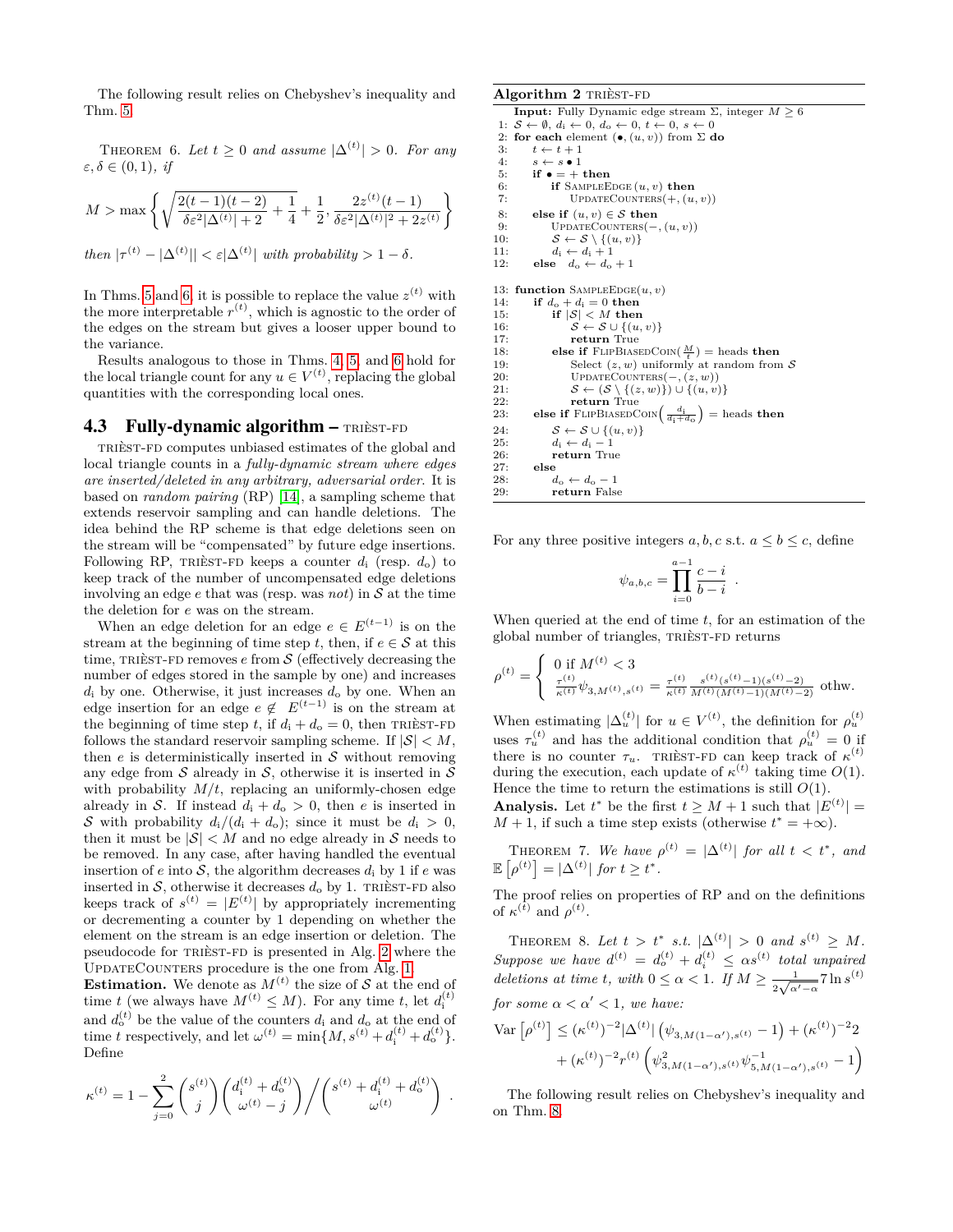THEOREM 9. Let  $t \geq t^*$  s.t.  $|\Delta^{(t)}| > 0$  and  $s^{(t)} \geq M$ . *Let*  $d^{(t)} = d_o^{(t)} + d_i^{(t)} \leq \alpha s^{(t)}$  for some  $0 \leq \alpha < 1$ *. For any*  $\varepsilon, \delta \in (0, 1)$ *, if for some*  $\alpha < \alpha' < 1$ 

$$
M > \max \left\{ \frac{1}{\sqrt{a' - \alpha}} 7 \ln s^{(t)}, \right\}
$$
  

$$
(1 - \alpha')^{-1} \left( \sqrt[3]{\frac{2s^{(t)}(s^{(t)} - 1)(s^{(t)} - 2)}{\delta \varepsilon^2 |\Delta^{(t)}| (\kappa^{(t)})^2 + 2 \frac{|\Delta^{(t)}| - 2}{|\Delta^{(t)}|}}} + 2 \right),
$$
  

$$
\frac{(1 - \alpha')^{-1}}{3} \left( \frac{r^{(t)} s^{(t)}}{\delta \varepsilon^2 |\Delta^{(t)}|^2 (\kappa^{(t)})^{-2} + 2r^{(t)}} \right) \right\}
$$

*then*  $|\rho^{(t)} - \Delta^{(t)}| < \varepsilon |\Delta^{(t)}|$  *with probability*  $> 1 - \delta$ *.* 

Results analogous to those in Thms. [7,](#page-4-3) [8,](#page-4-2) and [9](#page-4-4) hold for the local triangle count for any  $u \in V^{(t)}$ , replacing the global quantities with the corresponding local ones.

#### 5. EXPERIMENTAL EVALUATION

We evaluated TRIEST on several real-world graphs with up to a billion edges. The algorithms were implemented in C++, and ran on the Brown University CS department cluster.[4](#page-5-0) Each run employed a single core and used at most 4 GB of RAM. We report here only a subset of the results. Additional details are available in the extended online version. The code is available from [http://bigdata.cs.brown.](http://bigdata.cs.brown.edu/triangles.html) [edu/triangles.html.](http://bigdata.cs.brown.edu/triangles.html)

*Datasets.* We created the streams from the following publicly available graphs (properties in Table [1\)](#page-5-1).

**Patent (Co-Aut.) and Patent (Cit.).** The *Patent (Co-Aut.)* and *Patent (Cit.)* graphs are obtained from a dataset of  $\approx 2$  million U.S. patents granted between '75 and '99 [\[16\]](#page-9-28). In *Patent (Co-Aut.)*, the nodes represent inventors and there is an edge with timestamp *t* between two co-inventors of a patent if the patent was granted in year *t*. In *Patent (Cit.)*, nodes are patents and there is an edge  $(a, b)$  with timestamp *t* if patent *a* cites *b* and *a* was granted in year *t*.

**LastFm.** The LastFm graph is based on a dataset [\[7,](#page-9-29) [34\]](#page-9-30) of  $≈ 20$  million<last.fm> song listenings,  $≈ 1$  million songs and  $\approx 1000$  users. There is a node for each song and an edge between two songs if  $\geq 3$  users listened to both on day *t*.

**Yahoo! Answers.** The Yahoo! Answers graph is obtained from a sample of  $\approx 160$  million answers to  $\approx 25$  millions questions posted on Yahoo! Answers [\[38\]](#page-9-31). An edge connects two users at time  $max(t_1, t_2)$  if they both answered the same question at times *t*1, *t*<sup>2</sup> respectively. We removed 6 outliers questions with more than 5000 answers.

**Twitter.** This is a snapshot [\[5,](#page-9-32) [24\]](#page-9-33) of the Twitter followers/following network with  $\approx 41$  million nodes and  $\approx 1.5$ billions edges. We do not have time information for the edges, hence we assign a random timestamp to the edges (of which we ignore the direction).

**Ground truth.** To evaluate the accuracy of our algorithms, we computed the *ground truth* for our smaller graphs (i.e., the exact number of global and local triangles for each time step), using an exact algorithm. The entire current graph is stored in memory and when an edge *u, v* is inserted (or deleted) we update the current count of local and global

| Graph                      | V       | ΙEΙ                                                             | $ E_u $                                    | $ \Delta $                                                               |
|----------------------------|---------|-----------------------------------------------------------------|--------------------------------------------|--------------------------------------------------------------------------|
| Patent (Co-Aut.) 1,162,227 |         | 3,660,945                                                       |                                            | $2,724,036$ $3.53 \times 10^6$                                           |
| Patent (Cit.)              |         | $2,745,762$ 13,965,410 13,965,132 6.91 $\times$ 10 <sup>6</sup> |                                            |                                                                          |
| LastFm                     | 681,387 |                                                                 | $43,518,693$ 30,311,117 $1.13 \times 10^9$ |                                                                          |
| Yahoo! Answers             |         |                                                                 |                                            | 2,432,573 $1.21 \times 10^9$ $1.08 \times 10^9$ 7.86 $\times 10^{10}$    |
| Twitter                    |         |                                                                 |                                            | $41,652,230$ $1.47 \times 10^9$ $1.20 \times 10^9$ $3.46 \times 10^{10}$ |

<span id="page-5-1"></span>**Table 1: Properties of the dynamic graph streams** analyzed.  $|V|, |E|, |E_u|, |\Delta|$  refer respectively to the **number of nodes appearing in the graph, the number of edge addition events, the number of distinct edges additions, and the maximum number of triangles in the graph (for Yahoo! Answers and Twitter** estimated with TRIEST-IMPR  $M = 1000000$ , otherwise **computed exactly with the naïve algorithm).**



<span id="page-5-2"></span>**Figure 1: Estimation by** trièst-impr **of the global number of triangles over time. Our estimations have very small error and variance: the ground truth is indistinguishable from max/min point-wise estimation over ten runs.**

triangles by checking how many triangles are completed (or broken). As exact algorithms are not scalable, computing the exact triangle count is feasible only for small graphs such as Patent (Co-Aut.), Patent (Cit.) and LastFm. Table [1](#page-5-1) reports the exact total number of triangles at the end of the stream for those graphs (and an estimate for the larger ones using TRIEST-IMPR with  $M = 1000000$ .

#### 5.1 Insertion-only case

We now evaluate TRIÈST on insertion-only streams and compare its performances with those of state-of-the-art approaches [\[18,](#page-9-8) [27,](#page-9-3) [32\]](#page-9-9), showing that trièst has an average estimation error significantly smaller than these methods both for the global and local estimation problems, while using the same amount of memory.

**Estimation of the global number of triangles.** Starting from an empty graph we add one edge at a time, in timestamp order. Figure [1](#page-5-2) illustrates the evolution, over time, of the estimation computed by TRIEST-IMPR with  $M =$ 1*,*000*,*000. For smaller graphs for which the ground truth can be computed exactly, the curve of the exact count is practically indistinguishable from our estimation showing the precision of the method. Our estimators have very small variance even on the very large Yahoo! Answers graph (point-wise max/min estimation over ten runs is almost coincident with the average estimation). These results show that trièst-impr is very accurate even when storing less than a 0*.*001 fraction of the total edges of the graph.

**Comparison with the state of the art.** We compare quantitatively with three state-of-the-art methods: Mas-

<span id="page-5-0"></span><sup>4</sup><https://cs.brown.edu/about/system/services/hpc/grid/>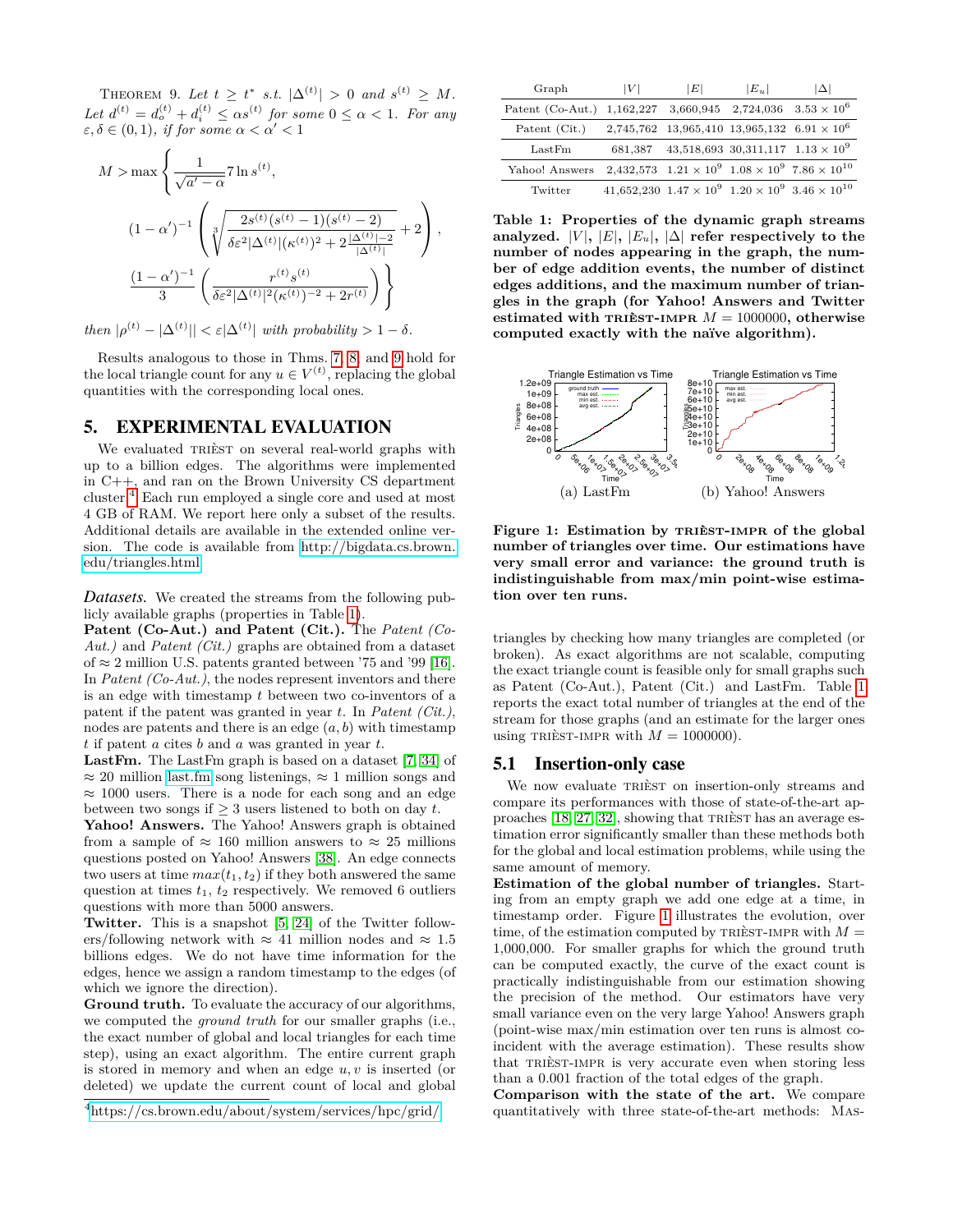|                  |                  |                            | Max. MAPE                            |                                      | Avg. MAPE                            |                                      |                                               |
|------------------|------------------|----------------------------|--------------------------------------|--------------------------------------|--------------------------------------|--------------------------------------|-----------------------------------------------|
| Graph            | lmpr.            | $\boldsymbol{p}$           | MASCOT                               | TRIÈST                               | MASCOT                               | TRIÈST                               | Change                                        |
| Patent<br>(Cit.) | N<br>Y<br>N<br>Y | 0.01<br>0.01<br>0.1<br>0.1 | 0.9231<br>0.1907<br>0.0839<br>0.0317 | 0.2583<br>0.0363<br>0.0124<br>0.0037 | 0.6517<br>0.1149<br>0.0605<br>0.0245 | 0.1811<br>0.0213<br>0.0070<br>0.0022 | $-72.2%$<br>$-81.4%$<br>$-88.5%$<br>$-91.1%$  |
| LastFm           | N<br>Y<br>N<br>Y | 0.01<br>0.01<br>0.1<br>0.1 | 0.1525<br>0.0273<br>0.0075<br>0.0048 | 0.0185<br>0.0046<br>0.0028<br>0.0013 | 0.0627<br>0.0141<br>0.0047<br>0.0031 | 0.0118<br>0.0034<br>0.0015<br>0.0009 | $-81.2%$<br>$-76.2%$<br>$-68.1\%$<br>$-72.1%$ |

<span id="page-6-6"></span>**Table 2: Global triangle estimation MAPE for** trièst **and** Mascot**. The rightmost column shows the reduction in terms of the avg. MAPE ob** $t$ ained by using TRIEST. Rows with  $Y$  in column **"Impr." refer to improved algorithms (**trièst-impr and MASCOT-I) while those with  $N$  to basic algo**rithms (**trièst-base **and** mascot-c**).**

|                  |          | Avg. Pearson |            | Avg. $\varepsilon$ Err |        |            |
|------------------|----------|--------------|------------|------------------------|--------|------------|
| $\boldsymbol{p}$ | MASCOT-I | TRIÈST       | Change     | MASCOT-I               | TRIÈST | Change     |
| 0.1              | 0.99     | 1.00         | $+1.18%$   | 0.79                   | 0.30   | $-62.02\%$ |
| 0.05             | 0.97     | 1.00         | $+2.48%$   | 0.99                   | 0.47   | $-52.79%$  |
| 0.01             | 0.85     | 0.98         | $+14.28\%$ | 1.35                   | 0.89   | $-34.24\%$ |

<span id="page-6-7"></span>**Table 3: Comparison of the quality of the local tri**angle estimations in LastFM between TRIEST-IMPR and MASCOT-I). We outperform MASCOT-I using **the same amount of memory.**

 $COT$  [\[27\]](#page-9-3), JHA ET AL. [\[18\]](#page-9-8) and PAVAN ET AL. [\[32\]](#page-9-9). MAScot is a suite of local triangle counting methods (but provides also a global estimation). The other two are global triangle counting approaches. None of these can handle fully-dynamic streams, in contrast with TRIÈST-FD. We first compare the three methods to TRIEST for the global triangle counting estimation. MASCOT comes in two memory efficient variants: the basic MASCOT-C variant and an im-proved MASCOT-I variant.<sup>[5](#page-6-0)</sup> Both variants sample edges with fixed probability *p*, so there is no guarantee on the amount of memory used during the execution. To ensure fairness of comparison, we devised the following experiment. First, we run both MASCOT-C and MASCOT-I for  $\ell = 10$  times with a fixed *p* using the same random bits for the two algorithms run-by-run (i.e. the same coin tosses used to select the edges) measuring each time the number of edges  $M_i'$ stored in the sample at the end of the stream (by construction this the is same for the two variants run-by-run). Then, we run our algorithms using  $M = M'_i$  (for  $i \in [\ell]$ ). We do the same to fix the size of the edge memory for JHA ET AL. [\[18\]](#page-9-8) and PAVAN ET AL.  $[32]$ <sup>[6](#page-6-1)</sup> This way, all algorithms use the same amount of memory for storing edges (run-by-run). **ions** (19 March 19 March 19 March 19 March 19 March 19 March 19 March 19 March 19 March 19 March 19 March 19 March 19 March 19 March 19 March 19 March 19 March 19 March 19 March 19 March 19 March 19 March 19 March 19 Marc

We use the *MAPE* (Mean Average Percentage Error) to assess the accuracy of the global triangle estimators over time. The MAPE measures the average percentage of the

<span id="page-6-3"></span>

<span id="page-6-4"></span>**Figure 2: Average MAPE and average update time of the various methods on the Patent (Co-Aut.)** graph with  $p = 0.01$  – insertion only. TRIEST-IMPR has the lowest error. Both PAVAN ET AL. and JHA ET AL. have very high update times compared to our method and the two MASCOT variants.

prediction error with respect to the ground truth, and is widely used in the prediction literature [\[17\]](#page-9-34). For  $t = 1, \ldots, T$ , let  $\overline{\Delta}^{(t)}$  be the estimator of the number of triangles at time *t*, the MAPE is defined as  $\frac{1}{T} \sum_{t=1}^{T}$  $|\Delta^{(t)}|-\overline{\Delta}^{(t)}$  $\frac{|t| - \overline{\Delta}^{(t)}|}{|\Delta^{(t)}|}$ .<br><sup>[7](#page-6-2)</sup>

In Fig.  $2(a)$ , we compare the average MAPE of TRIESTbase and trièst-impr as well as the two Mascot variants and the other two streaming algorithms for the Patent (Co-Aut.) graph, fixing  $p = 0.01$ . TRIEST-IMPR has the smallest error of all the algorithms compared.

We now turn our attention to the efficiency of the methods. Figure [2\(b\)](#page-6-4) shows the average update time per operation in Patent (Co-Aut.) graph, fixing  $p = 0.01$ . Both JHA ET AL. [\[18\]](#page-9-8) and PAVAN ET AL. [\[32\]](#page-9-9) are up to  $\approx 3$  orders of magnitude slower than the MASCOT variants and TRIÈST. This is expected as both algorithms have an update complexity of  $\Omega(M)$  (they have to go through the entire reservoir graph at each step), while both MASCOT algorithms and trièst need only to access the neighborhood of the nodes involved in the edge addition.<sup>[8](#page-6-5)</sup> This allows both algorithms to efficiently exploit larger memory sizes. We can use efficiently *M* up to 1 million edges in our experiments,

<span id="page-6-0"></span><sup>5</sup> In the original work [\[27\]](#page-9-3), this variant had no suffix and was simply called MASCOT. We add the -I suffix to avoid confusion. The variant MASCOT-A can be forced to store the entire graph with probability 1 (using an adversarial edge order) so we do not consider it here.

<span id="page-6-1"></span><sup>&</sup>lt;sup>6</sup>More precisely, we use  $M_i/2$  estimators in PAVAN ET AL. as each estimator stores two edges. For JHA ET AL. we set the two reservoirs in the algorithm to have each size  $M_i/2$ . This way, all algorithms use  $M_i'$  cells for storing (w) edges.

<span id="page-6-5"></span><span id="page-6-2"></span><sup>&</sup>lt;sup>7</sup>The MAPE is not defined for *t* s.t.  $\Delta^{(t)} = 0$  so we compute it only for *t* s.t.  $|\Delta^{(t)}| > 0$ . All algorithms we consider are guaranteed to output the correct answer for *t* s.t.  $|\Delta^{(t)}| = 0$ . We observe that PAVAN ET AL. [\[32\]](#page-9-9) would be more efficient with batch updates. However, we want to estimate the triangles continuously at each update. In their experiments they use batch sizes of million of updates for efficiency.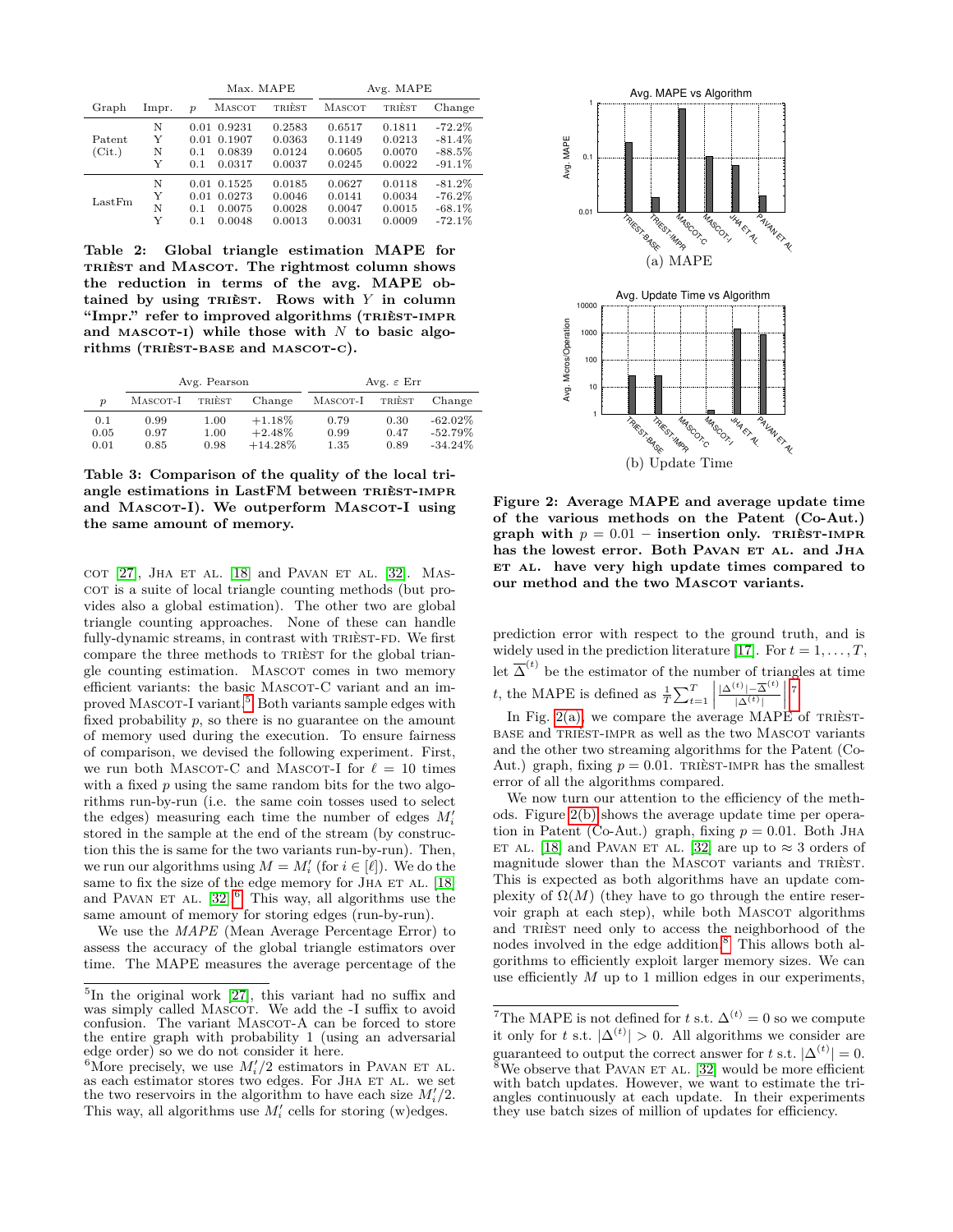

<span id="page-7-2"></span>**Figure 3: Variance of TRIEST-IMPR with**  $M = 10000$ and of MASCOT with same expected memory, on LastFM. TRIÈST-IMPR has a smaller variance: the **max/min estimation lines are closer to the ground truth. (Average estimations are qualitatively similar and not shown).**

which only requires few megabytes of RAM. $^{9}$  $^{9}$  $^{9}$  MASCOT is one order of magnitude faster than TRIÈST (which runs in  $\approx$  28 micros/op), because it does not have to handle edge removal from the sample, as it offers no guarantees on the used memory. As we will show, TRIEST has much higher precision and scales well on billion-edges graphs.

Given the slow execution of the other algorithms on the larger datasets we compare in details TRIEST only with MAS- $\rm{coT.}^{10}$  $\rm{coT.}^{10}$  $\rm{coT.}^{10}$  Table [2](#page-6-6) shows the average MAPE of the two approaches. The results confirm the pattern observed in Figure  $2(a)$ : TRIÈST-BASE and TRIÈST-IMPR both have an average error significantly smaller than that of the basic MASCOT-C and improved MASCOT variant respectively. We achieve up to a 91% (i.e., 9-fold) reduction in the MAPE while using the same amount of memory. This experiment confirms the theory: reservoir sampling has overall lower or equal variance in all steps for the same expected total number of sampled edges. To further validate this observation we run trièst-impr and of the improved Mascot variant using the same (expected memory)  $M = 10000$ . Figure [3](#page-7-2) shows the max-min estimation over 10 runs. TRIÈST-IMPR shows significantly lower variance over the evolution: the maxmin estimation lines are closer to the ground truth virtually all time. This confirms our theoretical observations in the previous sections. Even with very low *M* (about 2*/*10000 of the size of the graph) TRIÈST gives a good estimation. Example the stationary in the stationary in the stationary of all nodes every 1000 edge updates. The stationary is the stationary in the stationary in the stationary in the stationary in the stationary in the stationary i

**Local triangle counting.** We compare the precision in local triangle count estimation of TRIEST with that of MAS- $\cot$  [\[27\]](#page-9-3) using the same approach of the previous experiment. We can not compare with JHA ET AL. and PAVAN ET al. algorithms as they provide only global estimation. As in [\[27\]](#page-9-3), we measure the Pearson coefficient and the average *ε* error (see [\[27\]](#page-9-3) for definitions). In Table [3](#page-6-7) we report the Pearson coefficient and average *ε* error over all timestamps for the smaller graphs.<sup>[11](#page-7-3)</sup> TRIÈST (significantly) improves

<span id="page-7-4"></span>

<span id="page-7-5"></span>**Figure 4: Trade-offs between** *M* **and MAPE or** avg. update time  $(\mu s)$  – edge insertion only. Higher *M* **implies lower errors but higher update times.**

(i.e., has higher correlation and lower error) over the stateof-the-art Mascot, using the same amount of memory.

**Memory vs accuracy trade-offs.** We study the tradeoff between the sample size *M* vs the running time and accuracy of the estimators. Figure  $4(a)$  shows the tradeoffs between the accuracy of the estimation and the size *M* for the smaller graphs for which the ground truth number of triangles can be computed exactly using the naive algorithm. Even with small *M* TRIÈST-IMPR achieves very low MAPE value. As expected, larger *M* corresponds to higher accuracy and for the same *M* TRIÈST-IMPR outperforms TRIÈST-BASE. Figure [4\(b\)](#page-7-5) shows the average time per update in microseconds  $(\mu s)$  for TRIEST-IMPR as function of *M*. Larger *M* requires longer update times (a larger sample implies larger graph on which to count triangles). On average a few hundreds of microseconds are sufficient for handling any update even in very large graphs with billions of edges. Our algorithms can handle hundreds of thousands of edge updates per second with very small error (Fig.  $4(a)$ ), and therefore can be used efficiently and effectively in high-velocity contexts.

**Alternative edge orders.** In all previous experiments the edges are added in their natural order (i.e., in order of their appearance).<sup>[12](#page-7-6)</sup> While the natural order is the most important use case, we have assessed the impact of other ordering on the accuracy of the algorithms. We experiment with both the uniform-at-random (u.a.r.) order of the edges and the random BFS order: until all the graph is explored a BFS is started from a u.a.r. unvisited node and edges are added in order of their visit (neighbors are explored in u.a.r. order). The results for the random BFS order (Fig. [5\)](#page-8-0) and for the

<span id="page-7-0"></span><sup>&</sup>lt;sup>9</sup>The experiments in [\[18\]](#page-9-8) use *M* in the order of  $10^3$ , and in [\[32\]](#page-9-9), large *M* values require large batches for efficiency.

<span id="page-7-1"></span><sup>10</sup>We attempted to run the other two algorithms but they did not complete after 12 hours for the larger datasets in Table [2](#page-6-6) with the prescribed *p* parameter setting.

<span id="page-7-3"></span> $11$ For efficiency, in this test we evaluate the local number of triangles of all nodes every 1000 edge updates.

<span id="page-7-6"></span> $12$ Excluding twitter for which we used the random order, given the lack of timestamps.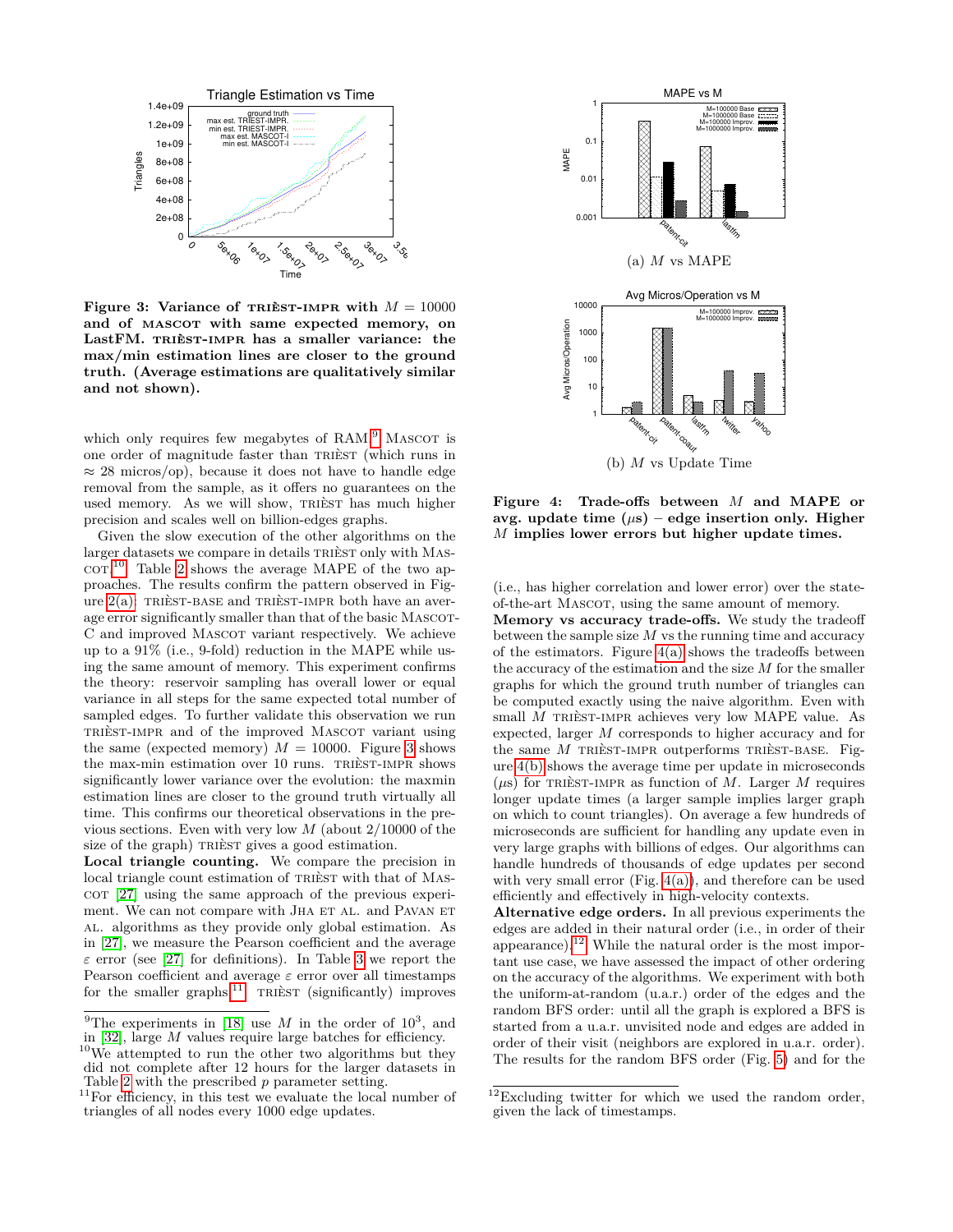

<span id="page-8-0"></span>**Figure 5: Average MAPE on Patent (Co-Aut.), with** *p* = 0*.*01 **– insertion only in Random BFS order.** trièst-impr **has the lowest error.**



<span id="page-8-2"></span>**Figure 6: Evolution of the global number of triangles – fully dynamic case.**

u.a.r. (omitted for lack of space) confirm that TRIEST has the lowest error and is very scalable in every tested ordering.

#### 5.2 Fully-dynamic case

We evaluate TRIÈST-FD on fully-dynamic streams. We cannot compare TRIEST-FD with the algorithms previously used [\[18,](#page-9-8) [27,](#page-9-3) [32\]](#page-9-9) as they only handle insertion-only streams.

In the first set of experiments we model deletions using the widely used *sliding window model*, where a sliding window of the most recent edges defines the current graph. The sliding window model is of practical interest as it allows to observe recent trends in the stream. For Patent (Co-Aut.) & (Cit.) we keep in the sliding window the edges generated in the last 5 years, while for LastFm we keep the edges generated in the last 30 days. For Yahoo! Answers we keep the last 100 millions edges in the window<sup>[13](#page-8-1)</sup>.

Figure [6](#page-8-2) shows the evolution of the global number of triangles in the sliding window model using TRIEST-FD using  $M = 200,000 (M = 1,000,000$  for Yahoo! Answers). The sliding window scenario is significantly more challenging than the addition-only case (very often the entire sample of edges is flushed away) but TRIEST-FD maintains good vari-



<span id="page-8-5"></span>**Figure 7: Trade-offs between the avg. update time**  $(\mu s)$  and *M* for TRIEST-FD.

|                  |         | Avg. Global | Avg. Local |                    |  |
|------------------|---------|-------------|------------|--------------------|--|
| Graph            | M       | MAPE        | Pearson    | $\varepsilon$ Err. |  |
| LastFM           | 200000  | 0.005       | 0.98       | 0.02               |  |
|                  | 1000000 | 0.002       | 0.999      | 0.001              |  |
| Pat. $(Co-Aut.)$ | 200000  | 0.01        | 0.66       | 0.30               |  |
|                  | 1000000 | 0.001       | 0.99       | 0.006              |  |
| Pat. $(Cit.)$    | 200000  | 0.17        | 0.09       | 0.16               |  |
|                  | 1000000 | 0.04        | 0.60       | 0.13               |  |

<span id="page-8-4"></span>Table 4: Estimation errors for TRIÈST-FD.

ance and scalability even when, as for LastFm and Yahoo! Answers, the global number of triangles varies quickly.

Continuous monitoring of triangle counts with TRIEST-FD allows to detect patterns that would otherwise be difficult to notice. For LastFm (Fig.  $6(c)$ ) we observe a sudden spike of several order of magnitudes. The dataset is anonymized so we cannot establish which songs are responsible for this spike. In Yahoo! Answers (Fig. [6\(](#page-8-2)d)) a popular topic can create a sudden (and shortly lived) increase in the number of triangles, while the evolution of the Patent co-authorship and co-citation networks is slower, as the creation of an edge requires filing a patent (Fig. [6\(](#page-8-2)a) and (b)). The almost constant increase over time<sup>[14](#page-8-3)</sup> of the number of triangles in Patent graphs is consistent with previous observations of *densification* in collaboration networks as in the case of nodes' degrees [\[26\]](#page-9-35) and the observations on the density of the densest subgraph [\[13\]](#page-9-36).

Table [4](#page-8-4) shows the results for both the local and global triangle counting estimation provided by TRIÈST-FD. In this case we can not compare with previous works, as they only handle insertions. It is evident that precision improves with *M* values, and even relatively small *M* values result in a low MAPE (global estimation), high Pearson correlation and low *ε* error (local estimation). Figure [7](#page-8-5) shows the tradeoffs between memory (i.e., accuracy) and time. In all cases our algorithm is very fast and it presents update times in the order of hundreds of microseconds for datasets with billions of updates (Yahoo! Answers).

Alternative models for deletion. We evaluate TRIÈST-FD using other models for deletions than the sliding window model. To assess the resilience of the algorithm to massive deletions we run the following experiment. We added edges in their natural order but each edge addition is followed with probability *q* by a mass deletion event where each edge cur-

<span id="page-8-1"></span><sup>&</sup>lt;sup>13</sup>The sliding window model is not interesting for the Twitter dataset as edges have random timestamps. We omit the re-

<span id="page-8-3"></span><sup>&</sup>lt;sup>14</sup>The decline at the end is due to the removal of the last edges from the sliding window after there are no more edge additions.